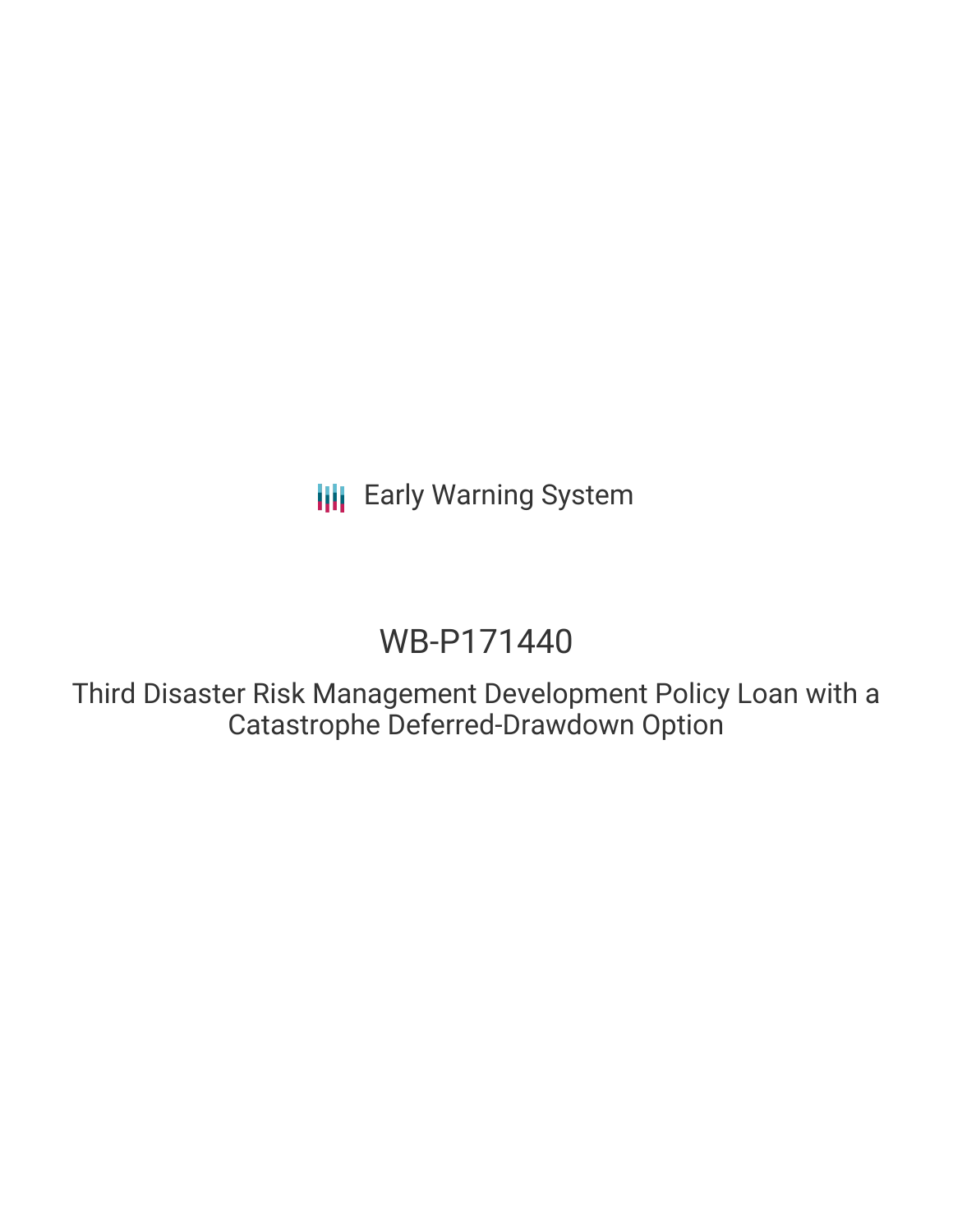

### Early Warning System WB-P171440

### **Quick Facts**

| <b>Countries</b>               | Philippines                    |
|--------------------------------|--------------------------------|
| <b>Financial Institutions</b>  | World Bank (WB)                |
| <b>Status</b>                  | Proposed                       |
| <b>Bank Risk Rating</b>        | U                              |
| <b>Borrower</b>                | Government of the Philippines  |
| <b>Sectors</b>                 | <b>Climate and Environment</b> |
| <b>Investment Type(s)</b>      | Loan                           |
| <b>Investment Amount (USD)</b> | \$500.00 million               |
| <b>Loan Amount (USD)</b>       | \$500,00 million               |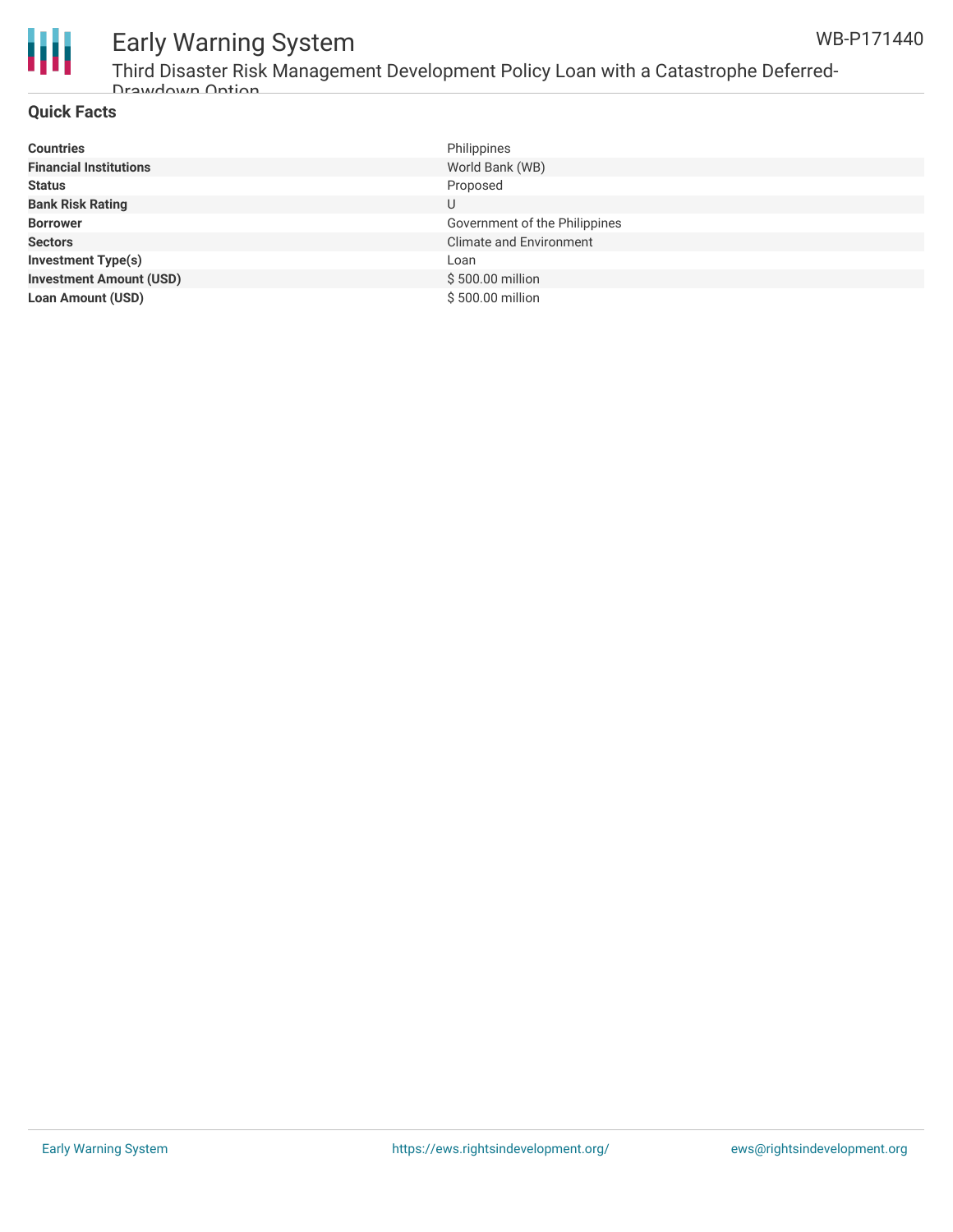

# Early Warning System Third Disaster Risk Management Development Policy Loan with a Catastrophe Deferred-Drawdown Option

### **Project Description**

According to WB website, the development objective is to strengthen the policy and institutional capacity of the Government of the Philippines to reduce disaster risk, respond to and recover from natural disasters. This will be achieved by supporting policy actions aimed at (i) further strengthening the policy, regulations and institutional framework for disaster risk reduction and (ii) further enhancing the capacity to respond and recover from disasters.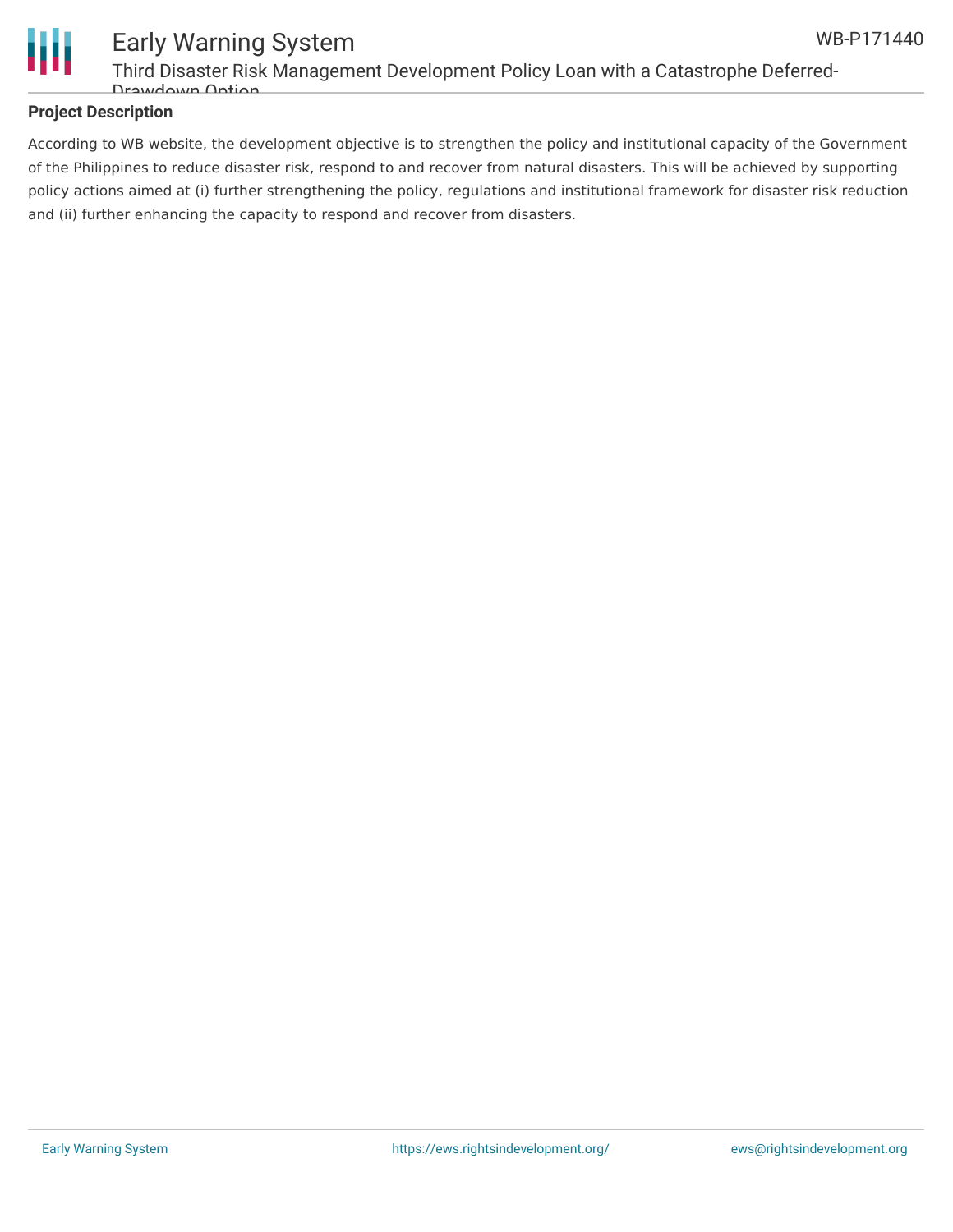

# Early Warning System

Third Disaster Risk Management Development Policy Loan with a Catastrophe Deferred-Drawdown Ontion

## **Investment Description**

World Bank (WB)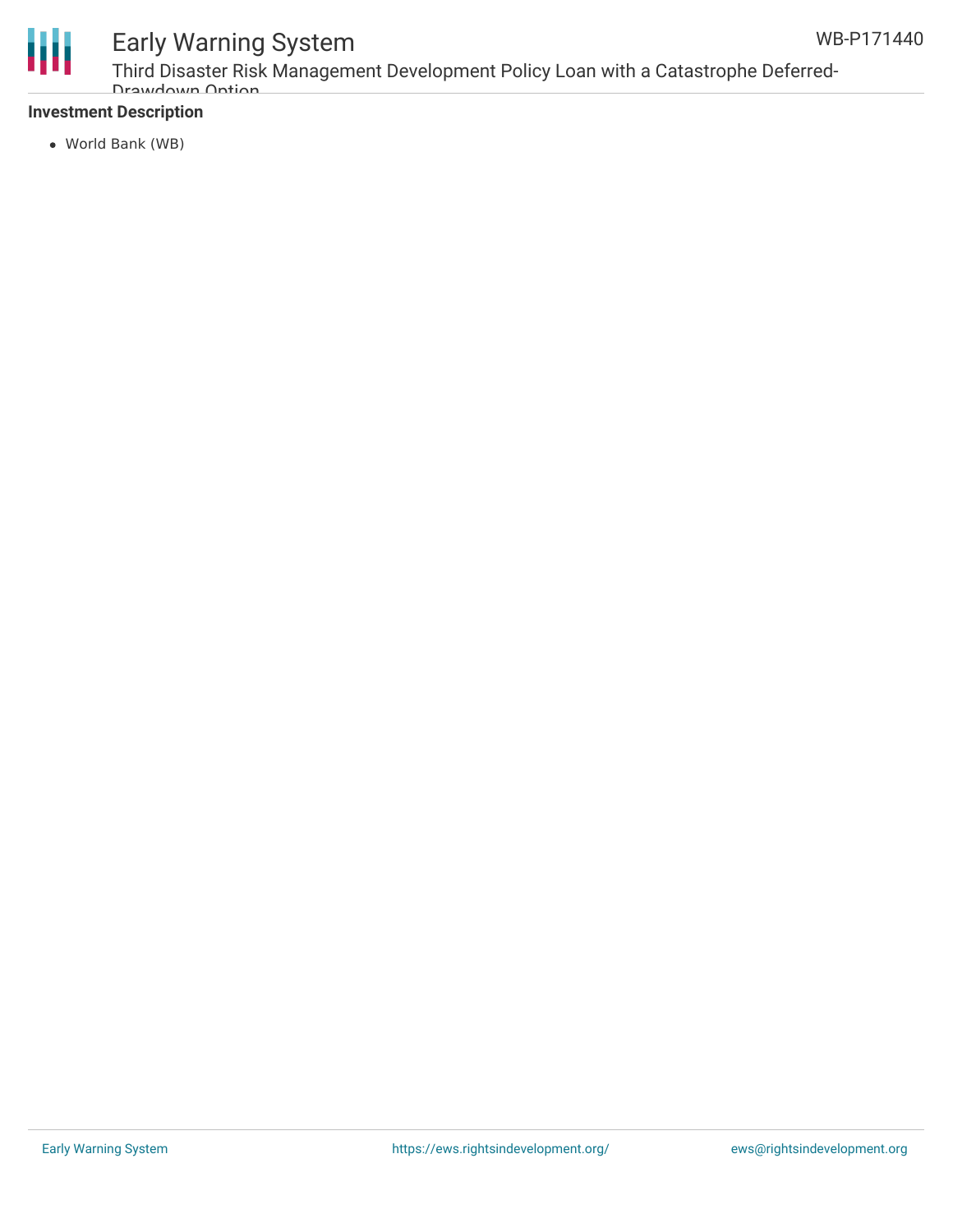

# Early Warning System Third Disaster Risk Management Development Policy Loan with a Catastrophe Deferred-Drawdown Option

### **Contact Information**

Borrower/Client/Implementing Agency: Department of Finance Mark Dennis Joven, Undersecretary Email Address: [mdjoven@dof.gov.ph](mailto:mdjoven@dof.gov.ph)

Rommel Herrera, Director Email Address: [rherrera@dof.gov](mailto:rherrera@dof.gov/ph).ph

Edita Tan, Assistant Secretary Email Address: [mtan@dof.gov.ph](mailto:mtan@dof.gov.ph)